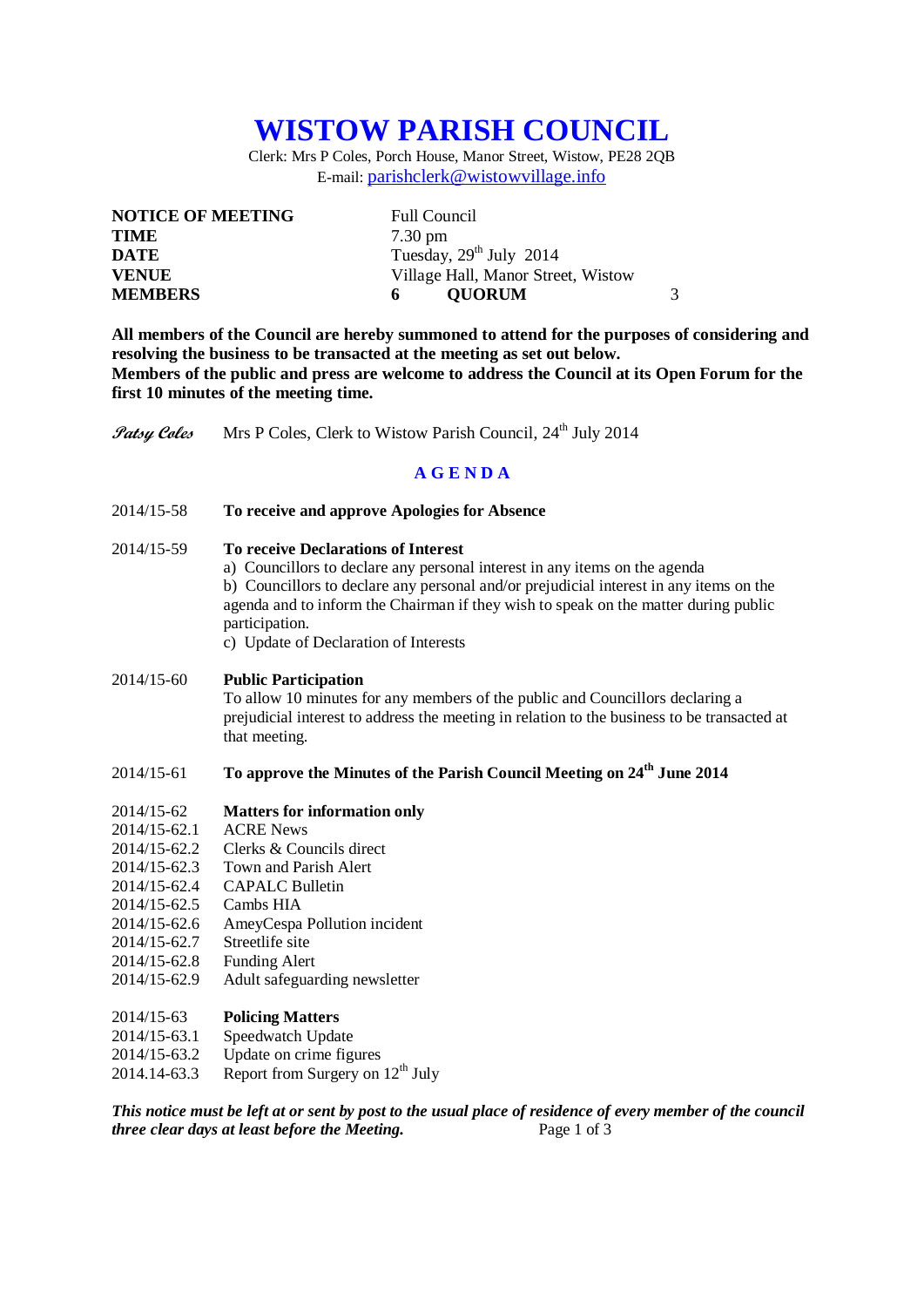## Page 2

| 2014/15-64                                                                 | To receive reports from County and District Councillors<br>Mr M Tew, Mr P Bucknell                                                                                                                                                                                                                                                                            |
|----------------------------------------------------------------------------|---------------------------------------------------------------------------------------------------------------------------------------------------------------------------------------------------------------------------------------------------------------------------------------------------------------------------------------------------------------|
| 2014/15-65                                                                 | <b>Finance</b><br>a) to approve the Financial Statement and cashflow for 2014/15<br>b) to approve payment of outstanding amounts :<br>Fergusons<br>£1908.00<br>Mr MacInnes expenses<br>£ $15.50$<br>Income of £68.10 from recycling<br>Invoice not received for Speedwatch signs, cancel cheque prepared                                                      |
| 2014/15-66<br>2014/15-66.1<br>2014/15-66.2                                 | Correspondence<br>Invitation from ACRE to 90 <sup>th</sup> anniversary celebration and AGM on $23^{\text{rd}}$ September<br>Email from Neil Green regarding boundary with grave yard (passed to PCC)                                                                                                                                                          |
| 2014/15-67<br>2014/15-67.1<br>2014/15-67.2                                 | To consider any Planning Applications received<br>1400946FUL Erection of dry store building and addition of kiln/boiler plant to existing<br>facility. 3 Upwood Air Park Ramsey Road Bury<br>1401057FUL Erection of detached dwelling and car port, land north of Thatched Cottage,<br>Church Street, Wistow<br>Letters from Mr and MrsThorpe, Mr and Mrs Fox |
| 2014/15-68<br>2014/15-68.1<br>2014/15-68.2<br>2014/15-68.3                 | <b>Highway Warden's Report/Traffic Matters</b><br>MVAS purchase – update on outstanding matters<br>Any other traffic/road matters<br>White lines at the junction of Parsonage Street and Church Street                                                                                                                                                        |
| 2014/15-69<br>2014/15-69.1<br>2014/15-69.2<br>2014/15-69.3<br>2014/15-69.3 | <b>Maintenance Issues</b><br>Playground – any outstanding matters including strimming<br>Playground rota/risk assessment forms, Mr Leigh July, August<br>Annual playground inspection due October, quote from PI<br>Church yard tidying, grass cutting issues                                                                                                 |
| 2014/15-70<br>2014/15-70.1<br>2014/15-70.2                                 | <b>Village Hall</b><br>As Trustees of the Village Hall, a discussion is needed and a decision minuted on what<br>would happen to the proceeds of the sale should the decision be to sell the current hall.<br>Letter of objection to proposed village hall and petition                                                                                       |
| 2014/15-71<br>2014/15-71.1<br>2014/15-71.2                                 | <b>Streetlights</b><br>Work on the new streetlights is progressing<br>Removal of PC1 will cost £580 plus VAT                                                                                                                                                                                                                                                  |
| 2014/15-52                                                                 | Parish Plan Action Plan Working Parties Feedback and Updates<br>a-Litter<br>Mr McInnes<br>Mr Hodson<br>b- Countryside<br>Footpath maintenance<br>c- Village Hall<br>Mr MacInnes<br>d - Parish Plan Review - Dr Farrar/Mr Bucknell/Mr Carter                                                                                                                   |
| 2014/15-54                                                                 | Items for the Wistow Warbler and Wistow Web site.                                                                                                                                                                                                                                                                                                             |

To inform Mr Williams and Dr Farrar of relevant articles